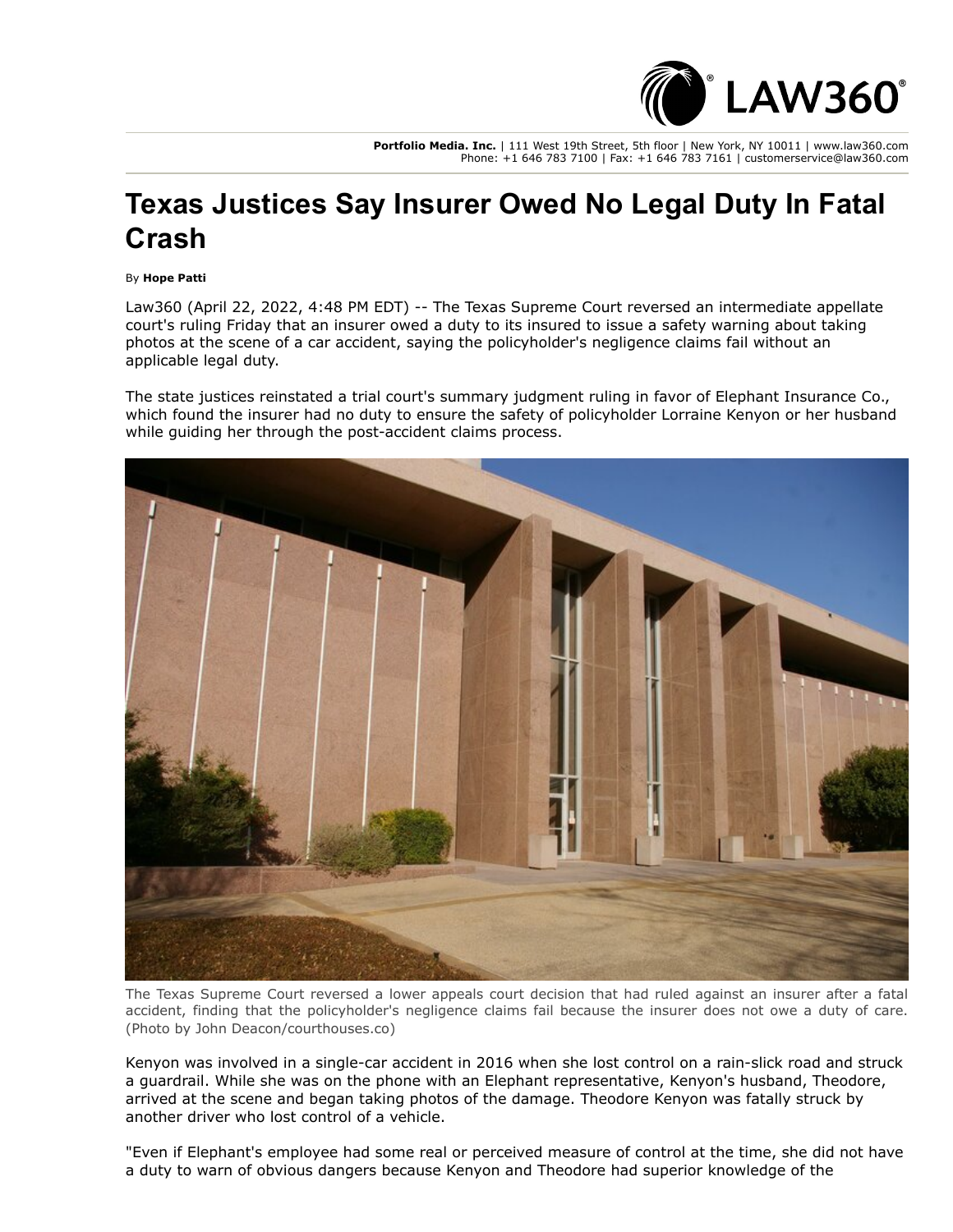conditions and the best opportunity to avoid the harm," Justice John Phillip Devine said. "Any benefit of imposing a duty to warn or inquiring about the insured's safety is negligible at best."

Lorraine Kenyon, whose injuries were not life-threatening, later filed a wrongful death and survival action against Elephant and the other driver. She asserted several claims for negligence against the insurer, as well as claims relating to Elephant's handling of her request for uninsured and underinsured motorist benefits, according to court filings.

The trial court subsequently granted summary judgment to Elephant, finding that the insurer owed no duty to the Kenyons with respect to the negligence and gross negligence claims.

Kenyon filed an interlocutory appeal, arguing that the insurer had a duty to exercise reasonable care in providing post-accident guidance so as not to increase the risk of harm to an insured. In a split decision, a three-judge panel for the Fourth District Court of Appeals affirmed the trial court's ruling.

But on rehearing, the full appeals court reversed the ruling as to Kenyon's negligence and gross negligence claims in a divided opinion and held that Elephant does owe a duty of care to its insureds.

Kenyon argued that the "special relationship" between an insurer and insured gives rise to a duty of care, the court said, and Elephant agreed that the nature of insurance contracts results in a special relationship that imposes a duty on insurers to act fairly and in good faith.

However, in Friday's opinion, the Texas high court said it agreed with the insurer that the duty of good faith and fair dealing does not encompass the negligence that Kenyon alleged.

Justice Devine said the duty that Kenyon urges the court to adopt "bears no resemblance" to the duty of good faith and fair dealing, which applies only to "issues of timeliness and 'unscrupulous' conduct in the investigation, processing and payment of claims."

The duty of good faith and fair dealing does not apply to post-accident guidance ensuring an insured's safety, the justice said.

The risk of getting hit by a car while standing on the side of the road would have existed regardless of the activity being carried out, which, in this case, was taking photos of the damage, the justice said.

The risk of harm to Theodore Kenyon, a third party who was not involved in the initial accident, was not reasonably foreseeable to the insurer, Justice Devine said, though, if it were, the risk would have been equally if not more foreseeable to someone in the Kenyons' position.

The court also rejected Kenyon's assertion that the insurer owed a duty under a negligent-undertaking theory, saying Elephant and its call-center employee did not engage in an "affirmative course" of action necessary for the protection of the insured nor did Kenyon rely on the employee's guidance to ensure her safety. Justice Devine added that the employee's failure to give a safety warning is an omission, not an undertaking.

Justice Evan A. Young said in a concurring opinion, in which he was joined by Justice Jimmy Blacklock, that the "court's clear and well-written opinion faithfully and accurately applies our precedents regarding the judiciary's role in creating new duties under the tort of negligence." Justice Young suggested, however, that in an appropriate case, the court should reexamine how it approaches the question of new tort duties.

Elizabeth Brabb, counsel for Elephant, told Law360 in an email that the insurer and its legal team are "pleased that the Texas Supreme Court properly and unanimously declined to expand the existing duties of insurers and affirmed the original judgment of the trial court and panel, refusing to hold Elephant responsible for this tragic accident."

"We continue to express our sincerest condolences to the Kenyon family," she concluded.

Counsel for Kenyon did not immediately respond to a request for comment Friday.

Justices John Phillip Devine, Evan A. Young and Jimmy Blacklock sat on the appeals panel.

Elephant is represented by Richard W. Espey of [Espey & Associates PC](https://www.law360.com/firms/espey-associates), by Michael W. Eady, Roger D.